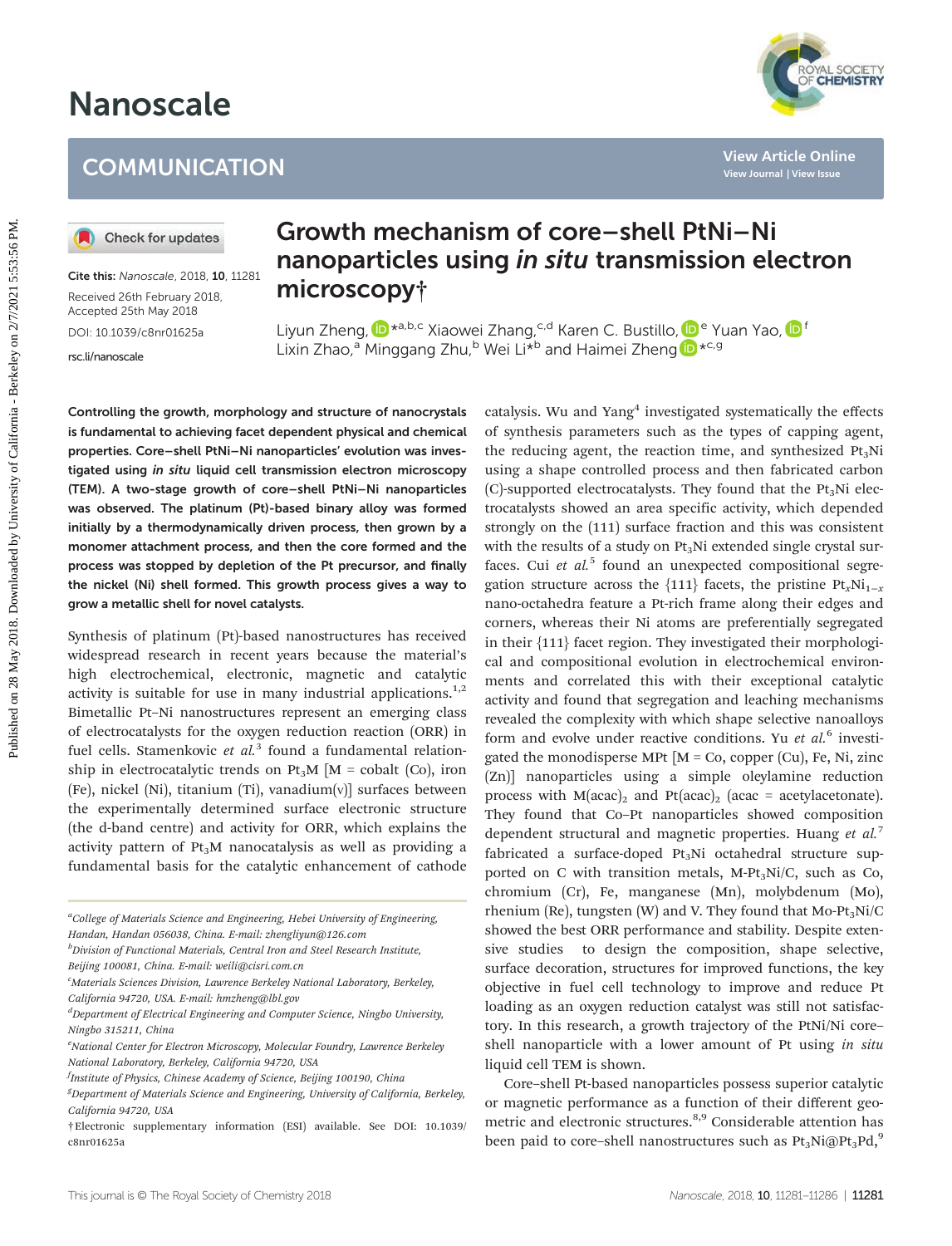#### Communication Nanoscale

Pt-CoO,<sup>10</sup> Pt-Fe<sub>2</sub>O<sub>3</sub>,<sup>11</sup> FePt-CoFe<sub>2</sub>O<sub>4</sub>,<sup>12</sup> FePt-Fe<sub>3</sub>O<sub>4</sub>,<sup>13</sup> Ni@Pt<sup>14</sup> nanoparticles. But the formation mechanisms of Pt-based core-shell nanostructure systems<sup>15</sup> are mostly discussed based on post-reaction investigations. There are still many fundamental questions in the field of core–shell nanoparticle colloidal synthesis. For example, what are the possible growth pathways for core–shell formation? What conditions are necessary to form core–shell nanoparticles and then get a metallic shell? What is the nature of the interface between the core and the shell? Even the simple Pt-based binary single crystal nanoparticle's growth mechanism is not clearly understand yet.

In situ liquid cell TEM is a unique technique for direct imaging of nanoparticle synthesis in liquid with high spatial resolution.<sup>16–18</sup> Use of the technique can provide key information about the structural dynamics of a material during its nucleation, growth and transformation process.<sup>19</sup> Progress in the visualization of nanoparticle growth, $20$  nanorod self-assembly,<sup>21</sup> electrochemical deposition,<sup>22</sup> growth of seed-mediated core–shell structures<sup>17,18,23</sup> and of biological materials in liquid water<sup>24</sup> has been made using in situ liquid cell TEM. Very recently Liang et al.<sup>25</sup> have demonstrated that  $Fe<sub>3</sub>Pt-Fe<sub>2</sub>O<sub>3</sub>$ core–shell particles can be formed where the growth of an Fe– Pt alloy core was followed by formation of an iron oxide  $(Fe<sub>2</sub>O<sub>3</sub>)$  shell. The observation suggests that Pt catalyzes the oleylamine-assisted reduction of transition metal ions to metal  $(Fe<sup>3+</sup> \rightarrow Fe<sup>0</sup>)<sup>.24</sup>$  However, it is not clear if these findings apply to Pt–Ni binary alloys. In this work, utilizing in situ liquid cell TEM, real time structure formation and growth trajectories of PtNi–Ni and PtNi nanoparticles were imaged using electron beam induced sequential reactions in the growth solution. The PtNi–Ni core–shell particle was developed using a core–shell two-stage growth mechanism where the Ni : Pt ratio was 4 : 1.

All the chemicals were used as-received from Sigma-Aldrich Co., including Pt(acac)<sub>2</sub> (99%), Ni(acac)<sub>2</sub> (99%), oleylamine (98%), oleic acid(99%), and benzyl ether(99%). The growth solution used was 0.3 mmol of  $Pt(acac)_2$  and  $Ni(acac)_2$  in total as precursors. The ratio between  $Ni (acac)_2$  and  $Pt (acac)_2$  precursors were 4 : 1 and 1 : 1. The precursors were dissolved in 5.4 ml oleylamine, 0.6 ml oleic acid and 0.6 ml benzyl ether (total 6.6 ml solution). The chemicals were heated to 50 °C under magnetic stirring for 1 h to obtain an homogenous mixture. Heating slightly above room temperature facilitated dissolution but no particle growth was initiated. This uniform solution was used for liquid cell loading.

Static liquid cell devices with 15 nm thick silicon nitride membrane windows were fabricated in advance at the Marvell Nanofabrication Laboratory of the University of California at Berkeley, following the method of Zheng et  $al$ .<sup>16</sup> The precursor solution, about 100 nl, was loaded into the liquid cell via one of the reservoirs and this flowed through the electron transparent channel by capillary force. After loading the liquid, epoxy was used to seal the two reservoirs. Then, the sealed cell was loaded into a TEM holder. The in situ TEM observation of real time growth from the precursor solution was achieved through the window region of the liquid cell.

For the movies (Movies S1–S4, ESI†), a Jeol JEM 3010 TEM equipped with a Gatan Orius 833 camera recorded images at a rate of 10 frames per second. Before observation, the electron beam was focused to a convergent beam and irradiated the solution for a few minutes and then gradually the electron beam was spread. The bulk solution receded leaving a thick solution film of approximately 30  $nm^{16}$  in which the metal ions were reduced in situ by the solvated electrons to form nanoparticles. Once the reaction was initiated, the magnification was increased to 600 000× and recorded from this region of interest or zone. The image analysis was carried out using Image J software. The output image file was in binary format during recording and then extracted into Digital Micrograph (DM) data format.

Selected area electron diffraction (SAED) was performed using a Jeol JEM-ARM200F Cs Corrected S/TEM at the Institute of Physics, Chinese Academy of Sciences. A FEI Tecnai microscope operating at 200 kV was used for the high resolution TEM (HRTEM). Elemental X-ray maps (EDS) were acquired using a FEI Titan microscope operating at 200 kV with energy dispersive X-ray detectors and the four silicon drift EDS detectors had a solid angle of 0.7 steradian. The EDS maps were acquired using a beam current of 0.3 nA. The high-angle annular darkfield imaging – scanning transmission electron microscopy (HAADF-STEM) images were acquired at a probe convergence semi-angle  $(\alpha)$  of 10 mrad. The *ex situ* imaging and mapping was performed after acquiring the *in situ* movies. The previously exposed liquid cell samples were dried in an ambient environment for several days and then separated in order to collect the EDS maps. The samples were immediately loaded into the TEM holder after separation, limiting the air exposure time. The Cliff-Lorimer method<sup>26</sup> provided by Bruker ESPRIT software was used to quantify the atomic percentage of elements in each spectrum. The composition of the nanoparticles was determined by fitting the Pt L-edge peak, the O K-edge peak and the Ni K-edge peak and using the Cliff–Lorimer factors to account for the scattering cross-sections of the X-ray peaks.<sup>26</sup> Communication Web More ( $P_1P_1P_2P_3$ ,  $P_1P_2P_3$ ,  $P_2P_3$ ,  $P_3P_4$ ,  $P_4P_5$ ,  $P_5$  and  $P_5$  and  $P_6$  and  $P_7$  and  $P_7$  and  $P_8$  and  $P_9$  and  $P_9$  and  $P_9$  and  $P_9$  and  $P_9$  and  $P_9$  and  $P_9$  and  $P_9$  an

> To explore the relevance of the in situ observations to nanostructures formed in regular chemical synthesis, experiments were also performed by using the same precursors with a ratio of Ni : Pt of 4 : 1 and the same solvents as the in situ experiments. The reaction solutions were placed in a three-neck round-bottom flask equipped with a magnetic stirrer, a reflux condenser, a thermometer and a rubber septum. The reaction was performed under a nitrogen atmosphere and the reaction mixture was heated to 180 °C and refluxed for 30 min, after which it was cooled to room temperature and then washed using a polar solvent (ethanol) followed by washing with a non-polar solvent (hexane).

> During the in situ TEM, the growth trajectory of the core– shell PtNi–Ni nanoparticles was observed in the main area of the liquid cell window (Fig. 1A, and Movie S1, ESI†). These core–shell PtNi–Ni nanoparticles have a different growth process to that reported for iron platinum–iron oxide  $(Fe<sub>3</sub>Pt Fe<sub>2</sub>O<sub>3</sub>$ <sup>25</sup> The first Pt clusters' nucleation was initiated by focusing the electron beam to  $5-9 \times 10^4$  A m<sup>-2</sup>. The reduction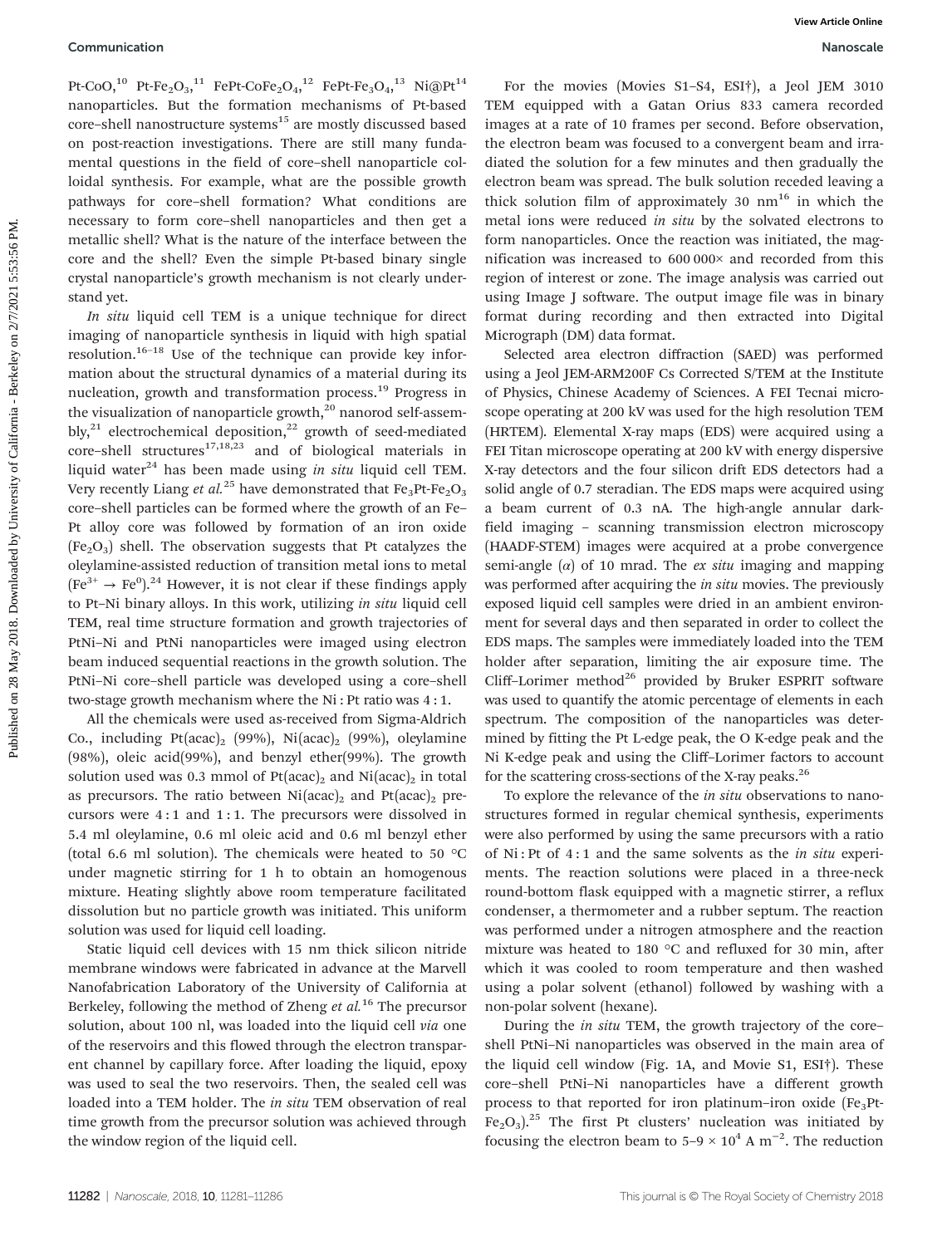

Fig. 1 Growth trajectory of nanoparticles in precursor solution with a Ni : Pt ratio of 4 : 1 and an electron dose of 3120e<sup>-</sup> Å<sup>-2</sup> s<sup>-1</sup>. (A) Sequential images captured during the growth at 130 s, 190 s and 265 s, and (B) trace for the growth kinetics of the core–shell nanoparticle. (C) XRD pattern of PtNi–Ni nanoparticles synthesized outside the microscope without the electron beam assisting the growth.

of  $Pt^{2+}$  ions to Pt metal can be from either oleylamine assisted metal ion reduction or reduction by the solvated free electrons from inelastic scattering of the incident electron beam.<sup>16</sup> Oleylamine also acted as a reduction agent with Pt atom catalyzation to reduce  $Ni<sup>2+</sup>$  ions and form PtNi alloy nanoparticles. When the Pt was depleted in the precursor solution, the core size was defined and then the Ni sheath forms. It was noted that the shell was very uniform, which indicated that the process was under thermodynamic control and the atom could diffuse and migrate to reduce the surface free energy. Furthermore, the Ni shell formation process was very similar to the synthesis of Ni nanoparticles reported in the literature,<sup>27–29</sup> where the precursor was Ni(acac)<sub>2</sub> and the solvents were oleylamine, oleic acid and trioctylphosphine or borane tributylamine. The Ni metal shell was formed rather than NiO because the Ni nanostructures require higher temperatures for significant conversion to nickel( $\pi$ ) oxide (NiO) in comparison to the oxidation of Fe and Co nanostructures.<sup>30,31</sup>

Fig. 1B shows the continuous growth trajectory of nanoparticles in precursor solution with a Ni : Pt ratio of 4 : 1 and an electron dose of 3120 $e^-$  Å<sup>-2</sup> s<sup>-1</sup>. The kinetics of particle growth follows  $R/R_0 \sim t^{\beta}$ , where R is the radius of nanoparticle,  $R_0$  is the critical radius of the nuclei of the nanoparticle, and  $\beta$ is the growth exponent.<sup>32</sup> The average growth exponent,  $\beta$ , was calculated to be approximately 0.37, which obeyed the diffusion-limited growth of the Lifshitz–Slyozov–Wagner model.32 Fig. 1C shows the X-ray diffraction (XRD) patterns of the ex situ nanoparticles synthesized without the assistance of the electron beam. We can obtain the PtNi–Ni nanoparticles using ex situ method without the radiation of electron beam. The obtained nanoparticles have the same phase structure as we get with the radiation of electron beam in the microscope.

Fig. 2 shows the STEM and SAED images of the core–shell nanoparticles synthesized in the precursor solution with a



Fig. 2 (A) STEM, (B) SAED and (C) HRTEM images of the core–shell nanoparticles synthesized in precursor solution with a Ni : Pt ratio of 4 : 1 and an electron dose of  $3120e^-$  Å<sup>-2</sup> s<sup>-1</sup> in the microscope.

Ni : Pt ratio of 4 : 1 and an electron dose of 3120 $e^-$  Å<sup>-2</sup> s<sup>-1</sup>. The analysis of the SAED and HRTEM image indicated that these core–shell nanoparticles were PtNi–Ni.

Fig. 3 shows the STEM image of a PtNi–Ni nanoparticle grown from precursor solution and the Pt–Ni core has a bright contrast and the Ni sheath has gray contrast. The STEM contrast arises from both thickness and an average Z of elements. The core of the particle appears brighter than the shell indicating that the core has a higher average Z than the shell. The EDS map confirms that the core is Pt–Ni alloy and the shell is nickel as shown in the maps in Fig. 3B and C. From Fig. 3D, the oxygen EDS map, it was found that the area of the core– shell nanoparticle had a lower contrast than the surrounding area, which indicated that there was a lack of oxygen. The line scan EDS analysis was performed for a core–shell nanoparticle (Fig. 3E) and the results (Fig. 3F) also revealed the lack of oxygen of the core–shell nanoparticle.

In order to explore the beam effect on the growth mechanism, the synthesis process was performed with different electron dose rates. As is known, the hydrated electron that was injected to the reaction solution is highly reducing and respon-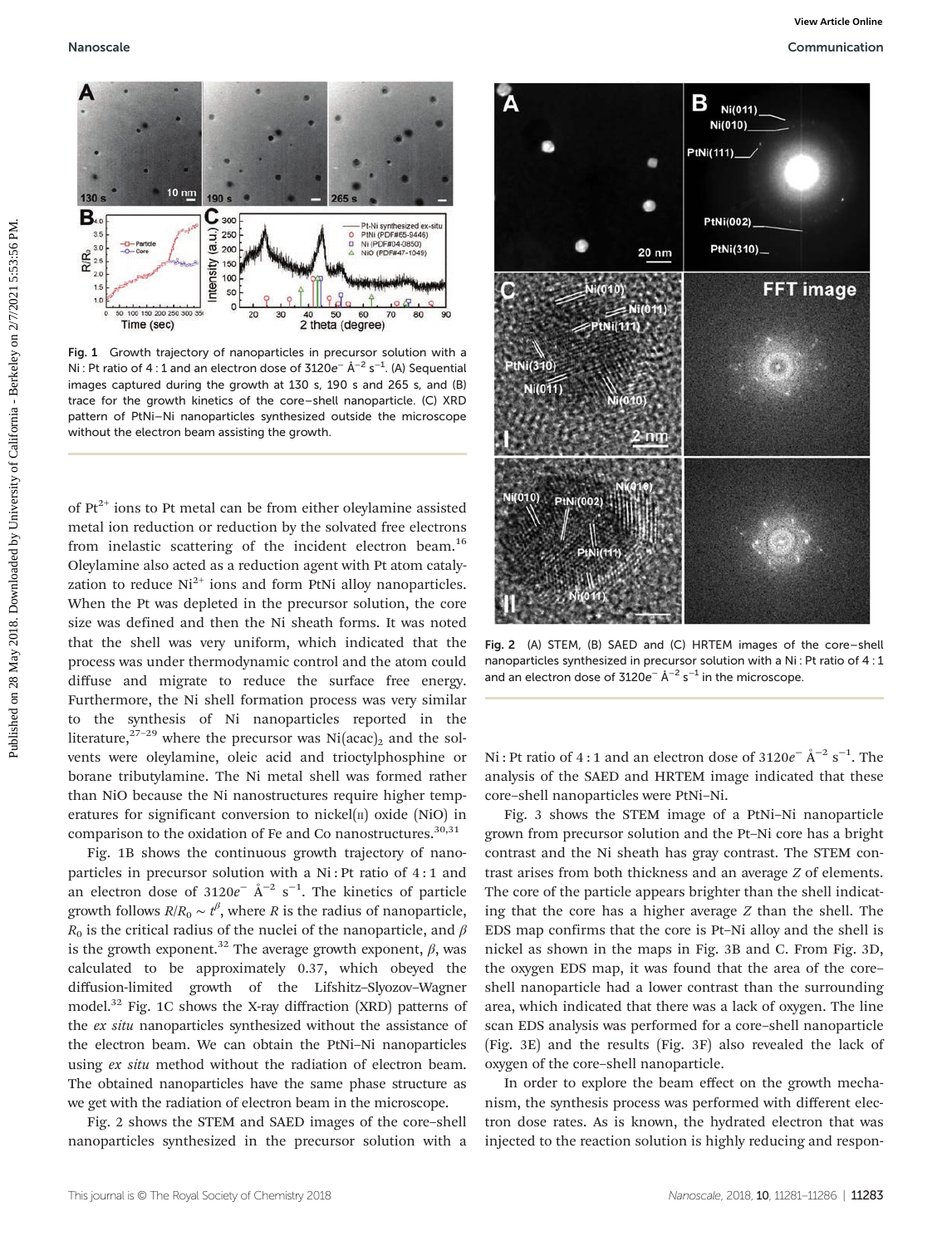

Fig. 3 (A) HAADF image, EDS element maps of (B) Ni K-edge, (C) Pt L-edge, (D) O K-edge of two core–shell nanoparticles. (E) Composite EDS maps of Ni and Pt with a line across a core–shell nanoparticle. (F) The EDS line scan analysis of the core–shell nanoparticle in (E) synthesized in precursor solution with a Ni : Pt ratio of 4 : 1 and an electron dose of 3120e<sup>-</sup> Å<sup>-2</sup> s<sup>-1</sup>.

sible for the reduction of ions into metal atoms, inducing the nucleation and the growth of the nanoparticles that follows. Fig. 4 shows the time-lapse TEM images and growth rate of the core–shell nanostructure with a Ni : Pt ratio of 4 : 1 and different electron doses. As shown in Fig. 4A and Movie S2 (ESI†), at a low dose rate of  $1500e^-$  Å<sup>-2</sup> s<sup>-1</sup>, spherical particles were formed. But its growth speed was very slow and showed time-evolved growth profiles (Fig. 4C), which indicated a reaction limited growth mechanism. A similar observation was previously reported by Zhang *et al.*<sup>33</sup> At a high dose rate of  $5000e^ \AA^{-2}$  s<sup>-1</sup>, the nanoparticles grew rapidly and their size reached about 7 nm in the first 60 s (Fig. 4B and D and Movie S3, ESI†). Then the morphology became not so spherical and formed some hexagon or cube shapes. The formation of regular shaped nanostructures was attributed to a reaction limited growth driven by thermodynamics. After measuring and calculating, the average growth exponent, β, was approximately 0.41, and obeyed the diffusion limited growth of the Lifshitz-Slyozov-Wagner model, too.<sup>32</sup>

It is obvious that a PtNi–Ni core–shell nanoparticle was obtained, which was different from that obtained in the previous work on  $Fe<sub>3</sub>Pt-Fe<sub>2</sub>O<sub>3</sub>$  core–shell nanoparticles. That is, a



Fig. 4 (A, B) Time-lapse TEM images and (C, D) growth rate of core– shell nanostructure with a Ni : Pt ratio of 4 : 1 and electron dose of (A, C)  $1500e^-$  Å<sup>−2</sup> s<sup>−1</sup> and (B, D)  $5000e^-$  Å<sup>−2</sup> s<sup>−1</sup>.

Ni metallic sheath was obtained rather than an oxide sheath. These results were because of the lower amount of oxygen that was derived from oleic acid and benzyl ether in the precursor solution. In this work, the ratio of oleylamine, oleic acid and benzyl ether in the precursor solution was 9 : 1 : 1. The amount of oxygen was approximately 1.05 mmol ml<sup>-1</sup>, which was much lower than that in the solution used in the research reported by Liang et  $al^{25}$  These results indicated that the Ni metallic atom can be obtained in a solution with a low oxygen content.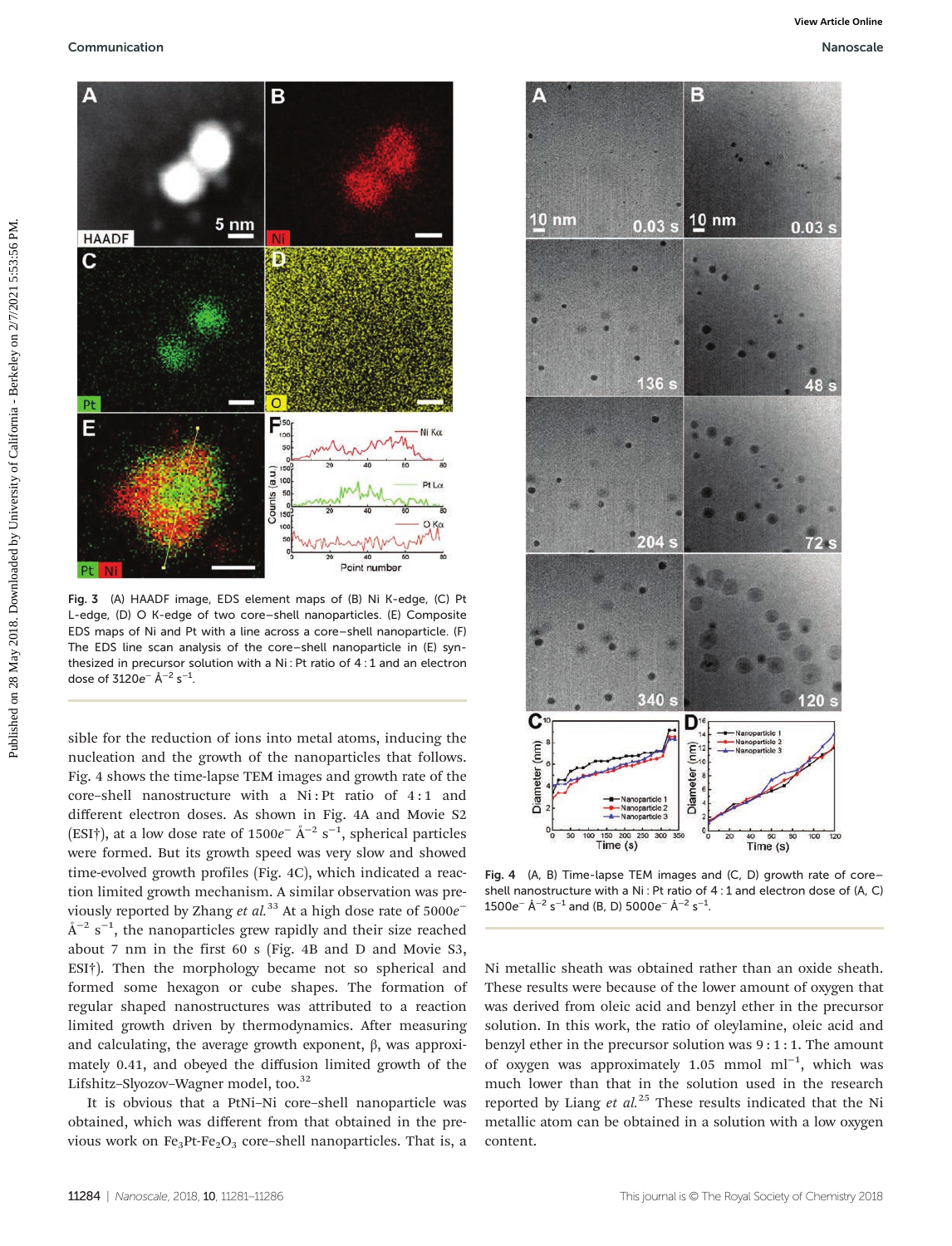During the in situ TEM experiments, nucleation and growth of the PtNi nanoparticles were also observed when the ratio of Ni and Pt was 1:1 (Fig. 5A and Movie S4, ESI†). These nanoparticles grew by monomer attachment. All the particles still transformed into spheres during the growth process even though one particle was attached to another neighbour particle initially as a rod, which was different from the growth of PtNi rods or wires formed by coalescence in the precursor solution.

Fig. 5B shows the trace for growth kinetics of the nanoparticles in Fig. 5A. The average growth exponent of the nanoparticles, β, was calculated to be 0.07, which was much lower than that of the PtNi–Ni nanoparticles. Fig. 5C shows the size distribution of the nanoparticles synthesized by nucleation and growth. These nanoparticles have an average diameter of 6.9 nm. Fig. 5D and E shows the HAADF-STEM image and element EDS maps of a particle grown from Fig. 5A. The EDS map confirmed that the nanoparticle was a Pt–Ni alloy. Composition quantification of the nanoparticle using Cliff– Lorimer factors by fitting the Pt L-edge peak and the Ni K-edge peak showed that the Pt : Ni ratios of these Pt–Ni nanoparticles were approximately 1 : 1 (see Table S1, ESI†). Fig. 5F shows the HRTEM of the typical PtNi nanoparticles shown in Fig. 5A. The d-spacing values of these nanoparticles were measured and calculated and were approximately 0.2178 nm. The results of the HRTEM analysis shown in Fig. 5F suggest that the nanoparticles were cubic PtNi. Manotatie<br>
The *institute of the California and grooth* initiation in TTM. The grooth mechanism communication<br>
of the National System in the particle of California - Berkeley on 2021<br>
published particle with the particle o

In summary, core–shell PtNi–Ni nanostructures can be synthesized using colloidal chemistry and electron beam



Fig. 5 Growth trajectory of nanoparticles in the precursor solution with  $Ni : Pt = 1:1.$  (A) Sequential images captured during the growth at 5.8 s, 200.3 s and 298.5 s, (B) trace for growth kinetics, (C) size distribution of nanoparticles, (D) HAADF image of the synthesized nanoparticles, (E) EDS maps showing Pt L-edge and Ni K-edge composite, and (F) HRTEM image for the nanoparticles from Fig. 5A.

initiation in TEM. The growth mechanism was a two-stage growth mechanism and as well as the growth of spherical PtNi nanoparticles by monomer attachment, the following Ni reduction formed the sheath of the particles. When the ratio of Ni : Pt was 1 : 1, PtNi nanoparticles were formed.

## Conflicts of interest

There are no conflicts of interest to declare.

## Acknowledgements

We are grateful for the use of the Jeol JEM-3010, FEI Tecnai and FEI Titan microscopes for in situ and ex situ analysis at the National Center for Electron Microscopy, Molecular Foundry of the Lawrence Berkeley National Laboratory under the proposal of No. 3818. LZ acknowledges the support of the China Scholarship Council under No. 201408130046 and the Natural Science Foundation of Hebei Province under No. E2017402039.

### Notes and references

- 1 W. Yu, M. D. Porosoff and J. G. Chen, Chem. Rev., 2012, 112, 5780.
- 2 B. Y. Xia, H. B. Wu, N. Li, N. Li, Y. Yan, X. W. Low and X. Wang, Angew. Chem., Int. Ed., 2015, 127, 3868.
- 3 V. R. Stamenkovic, B. S. Mun, M. Arenz, K. J. J. Mayrhofer, C. A. Lucas, G. Wang, P. N. Ross and N. M. Markovic, Nat. Mater., 2007, 6, 241.
- 4 J. Wu and H. Yang, Nano Res., 2011, 4, 72.
- 5 C. Cui, L. Gan, M. Heggen, S. Rudi and P. Strasser, Nat. Mater., 2013, 12, 765.
- 6 Y. Yu, W. Yang, X. Sun, W. Zhu, X.-Z. Li, D. J. Sellmyer and S. Sun, Nano Lett., 2014, 14, 2778.
- 7 X. Huang, Z. Zhao, L. Cao, Y. Chen, E. Zhu, Z. Lin, M. Li, A. Yan, A. Zettl, Y. M. Wang, X. Duan, T. Mueller and Y. Huang, Science, 2015, 348, 1230.
- 8 R. G. Chaudhuri and S. Paria, Chem. Rev., 2012, 112, 2373.
- 9 J. Wu, M. Shi, X. Yin and H. Yang, ChemSusChem, 2013, 6, 1888.
- 10 Y. Yin, R. M. Rioux, C. K. Erdonmez, S. Hughes, G. A. Somorjai and A. P. Alivisatos, Science, 2004, 304, 711.
- 11 X. Teng, D. Black, N. J. Watkins and H. Yang, Nano Lett., 2003, 3, 261.
- 12 H. Zeng, S. Sun, J. Li, Z. L. Wang and J. P. Liu, Appl. Phys. Lett., 2004, 85, 792.
- 13 H. Zeng, J. Li, Z. L. Wang, J. P. Liu and S. Sun, Nano Lett., 2004, 4, 187.
- 14 Y. Chen, F. Yang, Y. Dai, W. Wang and S. Chen, J. Phys. Chem. C, 2008, 112, 1645.
- 15 C. Liu, X. Wu, T. Klemmer, N. Shukla, D. Weller, A. G. Roy, M. Tanase and D. Laughlin, Chem. Mater., 2005, 17, 620.